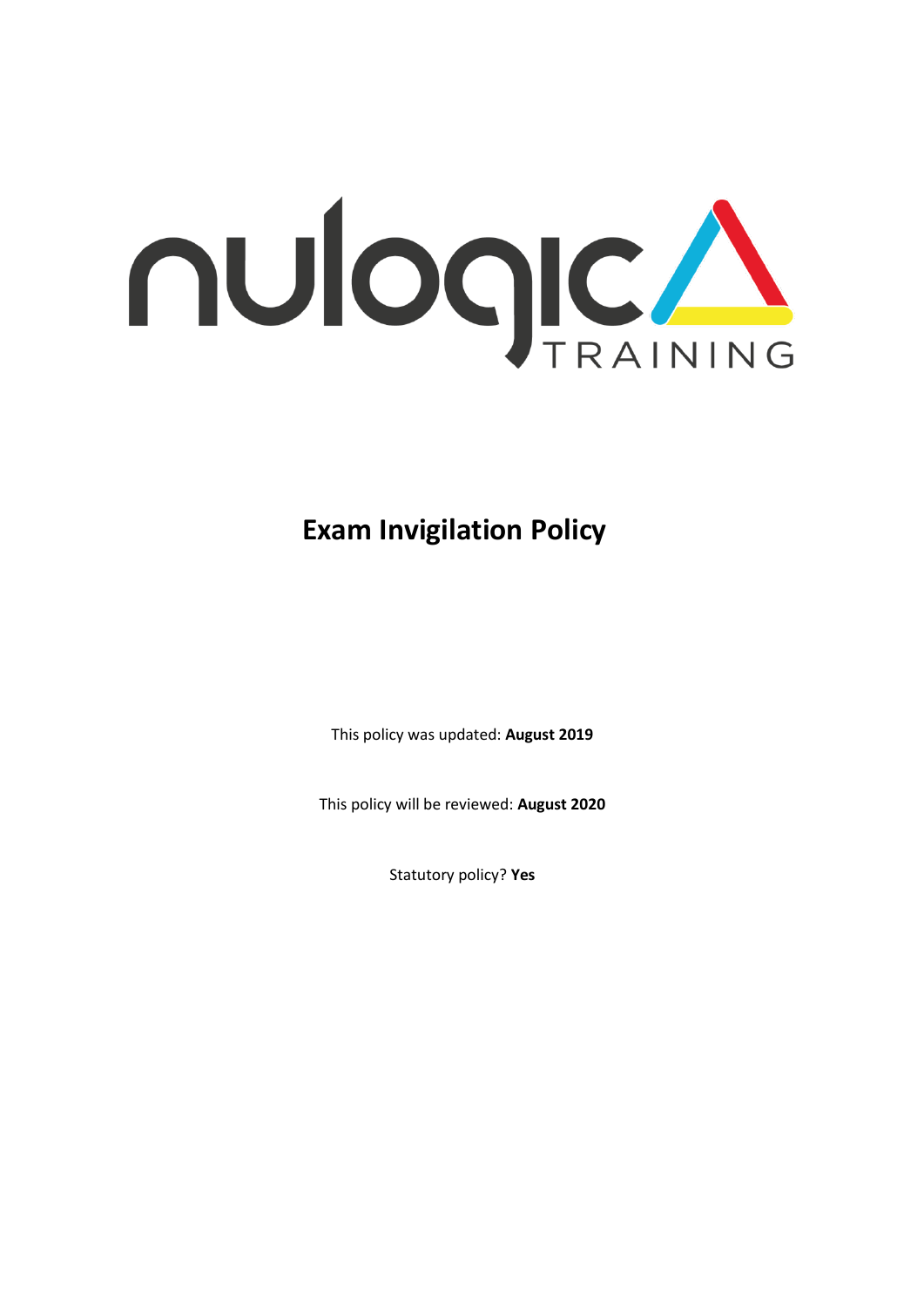This policy has been written using information and guidance from the Joint Council for Qualifications Instruction for Conducting Examination (ICE) booklet. Detailed instruction for secure arrangements when conducting examinations or supervised assessments can be found in these documents and all staff must familiarise themselves with the contents of these documents. A full copy of the JCQ guidance can be found on the JCQ website and must be visible as either a hard copy or electronically in every Nulogic Training examination room.

Nulogic Training could be inspected by the JCQ centre inspection service or Pearson examination auditors without notice and when exams are being conducted, to ensure correct procedures and security arrangements are being upheld. Pearson and the JCQ Centre inspection service is in place to audit our examination processes and we must fulfil their requirements.

Nulogic will ensure that all relevant staff have been trained on procedures surrounding examination security and invigilation and comply with the requirements by taking the following measures:

- Provide appropriate training and guidance notes for conducting exams with all relevant staff and as required
- Ensure records of all staff who have received training are in place
- Identification of new staff requiring training
- Hold update meetings for any changes in invigilation procedures and documents
- All centre managers are responsible for the accurate contents and regular update of a centre invigilation folder

Nulogic Training will ensure that all learners are appropriately identified and prepared for examination prior to their assessment by taking the following measures:

- Accurately identify readiness for examination
- Accurately identify and organise access or inclusion requirements
- Provide mock assessments under examination conditions
- Provide a checklist of information for candidates
- Provide information on items and devices permitted and prohibited from the examination room
- Provide information to candidates on what they can and cannot do in the examination room.

Nulogic Training will ensure that there are appropriate staff and learner support materials available as appendices to this policy. There will be notices for display and checklists printable as required.

- All learners are registered with the Awarding Organisation for their qualification within the relevant and specified timescales (within 10 working days)
- Nulogic Training will comply with the JCQ and Awarding Organisation requirements for the preparation of examinations such as receiving, checking and secure storage of examination papers and any related materials
- A record will be kept of all examination papers and materials received by the centre, the exams officer is responsible for the security of those materials
- Exams officers are responsible for the administration of exams and will order electronic and paper assessments on behalf of the learners. Online assessments are booked through Pearson/via the Edexcel online system once staff are confident of learner readiness
- Assessments are arranged in advance for individual learners. They are named and on demand and as such, only learners who have an examination booked may sit the assessment,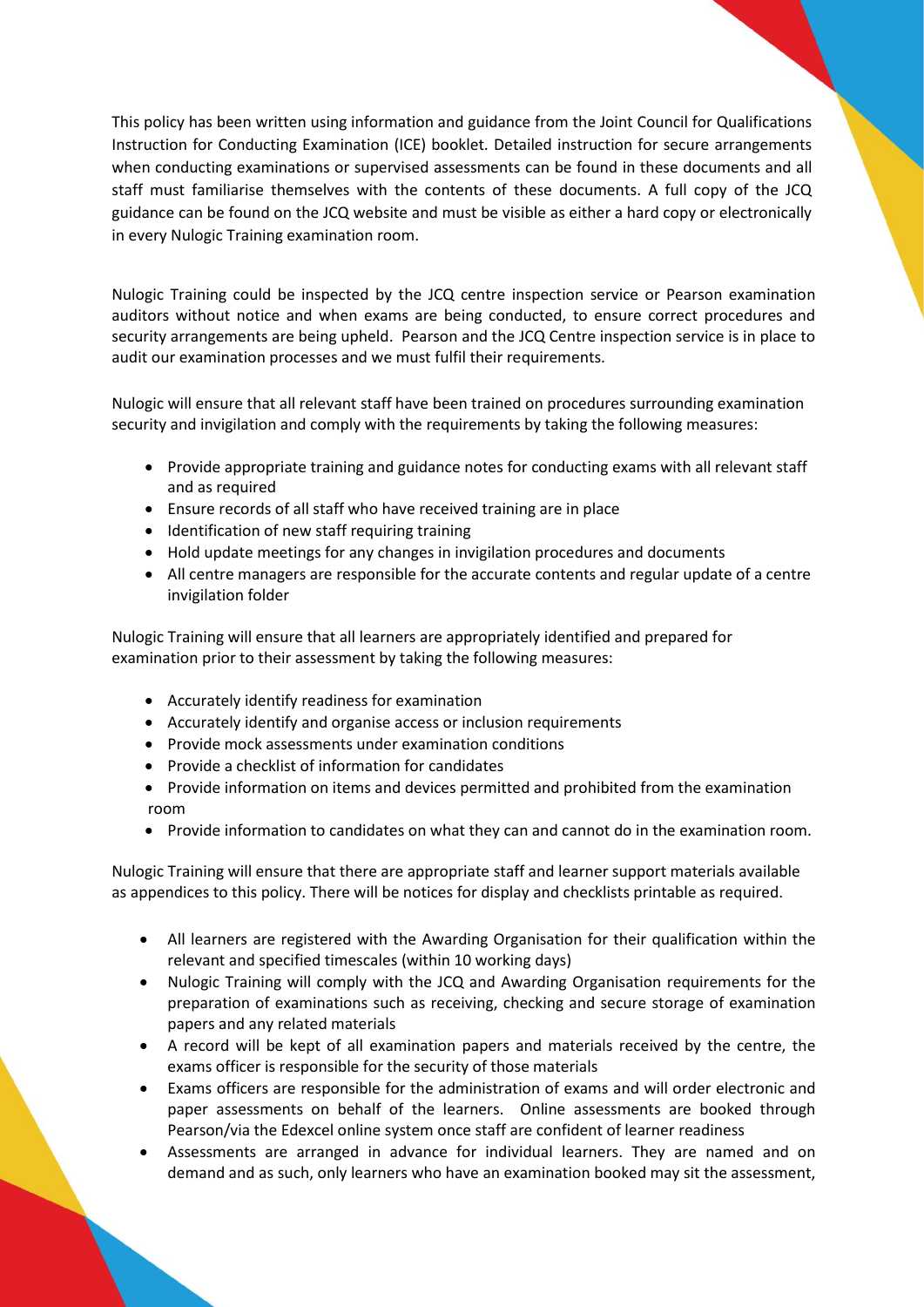with no substitutions allowed. Exam Officer staff timetable the exams for specific days and times

- Exam Officers are responsible for ensuring there is a suitable environment for exam sitting and invigilation, whether this be at centre or elsewhere. Walls in the exam room will not display resources and materials likely to assist learners during the exam and learners must be seated a minimum of 1.25 metres apart, all facing the same direction and with no cause to turn around
- Staff will ensure that learners have appropriate resources to use and that appropriate levels of ventilation, heating and lighting are in place
- Invigilation staff will ensure that learners have access to any resources deemed necessary i.e. those routinely available for BTEC First Awards and any permitted for use in the examination guidance
- Exam Officers must ensure that the Awarding Organisation requirements for downloading software and test/examination materials are met. Centres must also ensure that all technical requirements have been met and some technical requirements should be met in advance of the test/examination
- Exam Officers will ensure any requests from staff for EOL accounts/onscreen requests are signposted to the HOC.
- A plan of the invigilation room is kept when a number of learners sit exams at the same time, with records of individual computers used by each learner, appropriately spaced apart to ensure there is no collaboration between learners
- Appropriate signs are to be displayed inside and outside of the examination room to alert learners to instructions and prohibited items in the examination room.
- An accurate clock and details of the exam start and end time must be clearly displayed within eyesight of learners in the room and without the need to turn around
- A checklist for learners to prepare for examination is available
- All invigilation staff will be trained in invigilation procedures prior to any invigilation activity. All invigilators will have training on how to start, supervise and end paper based and electronic assessments
- Learners will not be invigilated by their own trainer for any assessment
- All learners included on a booking for the same exam, time and date will complete the exam at the same time. Any absent learners will be marked as absent on the relevant records
- Staff must ensure that learners are correctly identified when they attend an assessment. They must also ensure that, exam version numbers, learner registration numbers and passwords are in use and shown on paper based or electronic documentation as necessary
- The suggested wording for invigilators to announce the beginning of an examination can be found in the exam invigilation pack
- Further guidance notes for invigilators can be found in the JCQ Instructions for Conducting Examinations (ICE) booklet
- Invigilators may have a mobile phone in the room as long as it is silent and used only for emergencies to call for assistance
- Access and Inclusion, including Readers and Scribes Readers are not allowed in subjects testing reading and Scribes are not allowed in subjects where writing, spelling and punctuation are tested. Permission for special arrangements must be sought from the Awarding Organisation at least 8 weeks in advance and using the required documentation
- It is absolutely imperative that staff do not read questions for learners, explain the meaning of questions, rephrase exam questions, provide, infer or suggest the correct answer and staff certainly must not provide or allow any resources not permitted in the examination environment